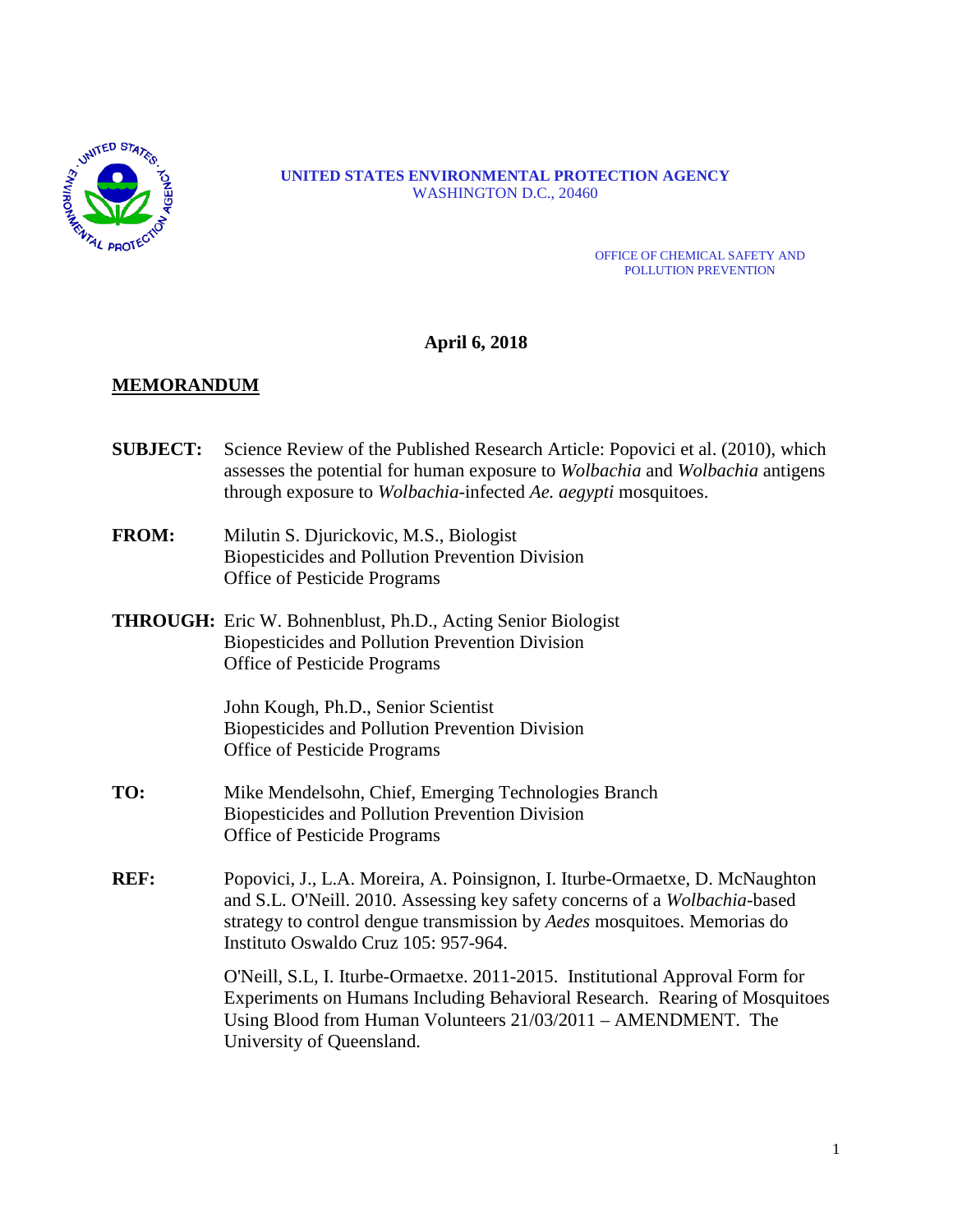# **ACTION REQUESTED**

Conduct a science review of Popovici et al. (2010). This study is proposed for use as part of a weight-of-evidence approach to assess the potential human exposure to *Wolbachia* through bites from *Wolbachia*-infected mosquitoes. For this review, the assays assessing if *Wolbachia* can be transferred into the environment are not considered because they are not relevant to the Human Health Risk Assessment.

# **CONCLUSIONS**

The results of Western blots and ELISA conducted as part of Popovici et al. (2010) suggest humans who regularly blood-feed *Aedes aegypti* mosquitoes are not exposed to *Wolbachia* microbial pesticide because they do not develop an immune response to *Wolbachia,* and that *Wolbachia* and *Wolbachia* antigens are unlikely to be transferred to people when they are bitten by an *Ae. aegypti* mosquito harboring *Wolbachia.* When evaluated according to OPP's guidance document "Guidance for Considering and Using Open Literature Toxicity Studies to Support Human Health Risk Assessment (USEPA, 2012)," Popovici et al. (2010) is classified as *supplemental/qualitative*. Thus, when the data from Popovici et al. 2010 are considered along with the additional scientific evidence below as part of a weight of evidence approach, they support the hypothesis that humans are not exposed to the *Wolbachia* microbial pesticide through the release of *Wolbachia*-infected *Aedes* spp. mosquitoes as part of a sterile male insect release program. The Human Studies Review Board is being asked to comment on this study.

# **BACKGROUND AND PURPOSE**

*Wolbachia*-infected *Aedes albopictus* mosquitoes (EPA Reg. No. 89668-4) are currently registered for use as a pesticide with EPA. EPA also approved an experimental use permit (EPA Reg. No. 89668-EUP-3) to produce efficacy data to support a registration for *Wolbachia*-infected *Aedes aegypti* mosquitoes. As part of the human health risk assessments to support regulatory decisions for the two products, EPA concluded exposure to *Wolbachia* microbial pesticide through the release of *Wolbachia*-infected male mosquitoes was negligible based the low contamination rate of females in male batches (1 female per 250,000 male mosquitoes) (EPA 2017). EPA relied on the conclusion of negligible risk for previous regulatory decisions due to the low contamination rate and because *Wolbachia* is naturally present in several mosquito species. EPA is now refining its characterization of the potential risk associated with human exposure to *Wolbachia* microbial pesticide through release of *Wolbachia*-infected mosquitoes. As part of refining its risk assessment, EPA believes the Popovici et al. 2010 article provides useful data. The Popovici et al. 2010 data are the only known data directly assessing exposure of humans to *Wolbachia* microbial pesticide through *Wolbachia*-infected biting female mosquitoes. When considered as a part of a weight of evidence, this study provides useful information suggesting that even if humans are exposed to biting *Wolbachia*-infected mosquitoes, humans will not be exposed to *Wolbachia* or *Wolbachia* antigens.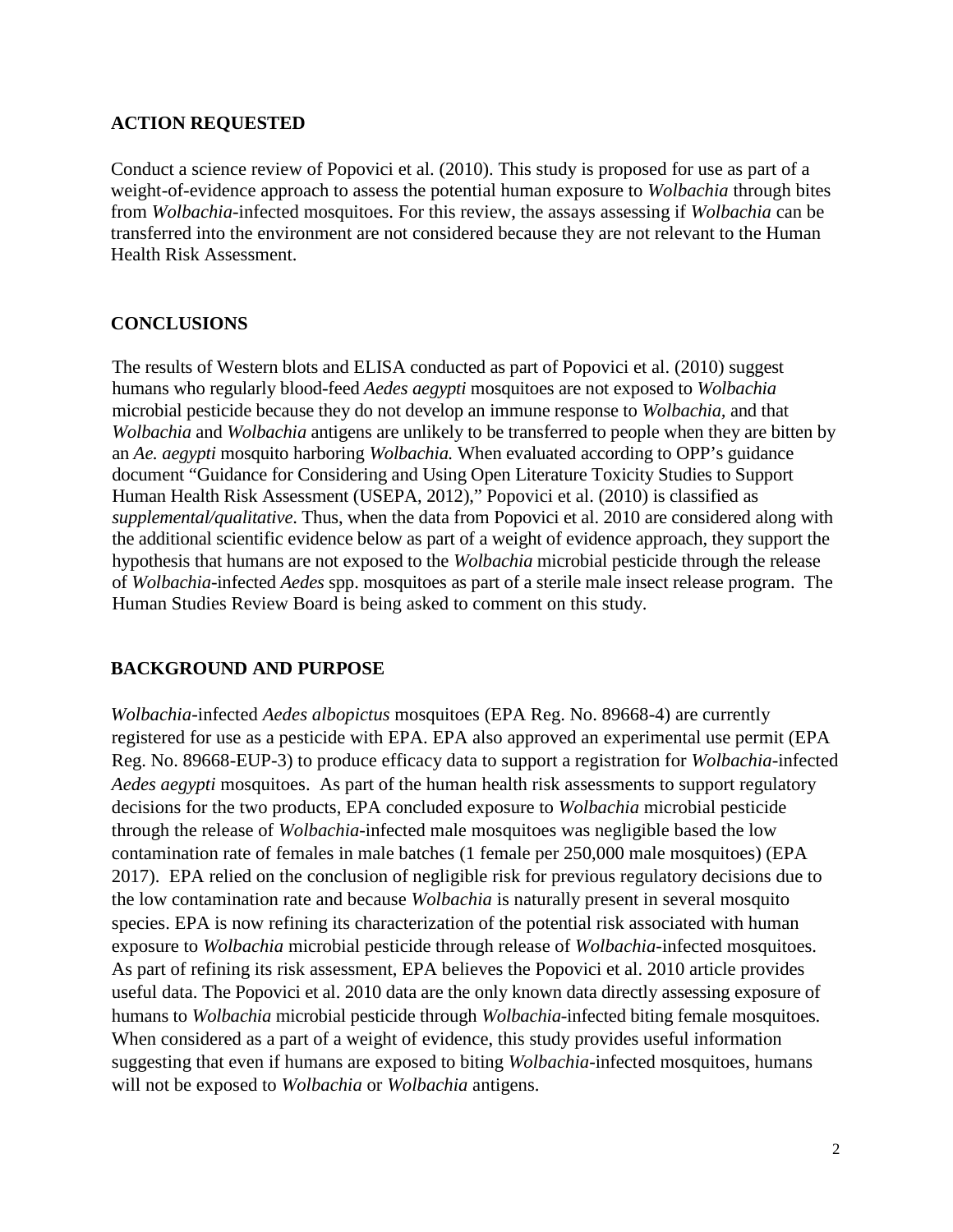# *Additional Weight of Evidence*

- 1. *Wolbachia pipientis* is a common obligate intracellular bacterium that is found in an estimated 65% of insect species (Hilgenboecker et al. 2008). *Wolbachia* infection was identified in wild Culex spp. mosquitoes in 1971 (Yen and Barr 1971), and cytoplasmic incompatibility resulting from *Wolbachia* infection was discovered in the early to mid-20th century (Hertig and Wolbach 1924; Laven 1951). There are no reports of transmission of *Wolbachia* to humans bitten by naturally infected mosquitoes or other arthropods.
- *2.* Only infected males are released in the sterile insect technique program. The estimated female contamination rate for releases is 1 female per 250,000 males and therefore exposure to biting females is considered negligible (U.S. EPA 2017)*.*
- 3. The presence of different *Wolbachia* strains in a mating causes cytoplasmic incompatibility and karyogamy failure in the zygote. No offspring are produced when *Wolbachia-*infected males are introduced into a population of mosquitoes that do not have *Wolbachia* present or carry different strains of *Wolbachia* resulting in greatly reduced reproduction. Cytoplasmic incompatibility arises because of asynchrony between the maternal and paternal pronucleus during mitosis. Therefore, when males carrying *W. pipientis* are introduced into a population with no *Wolbachia* or a different strain of *Wolbachia,* cytoplasmic incompatibility is complete and offspring are not produced (Dobson et al. 2001, Dobson et al. 2004), as is the case for *Ae. aegypti* and *Ae. Albopictus* (Dobson et al. 2001). Therefore, there is no exposure to an offspring generation.
- *4. Wolbachia pipientis* does not typically survive outside of the intracellular environment of its host (Werren et al. 2008).

BPPD has used OPP's guidance document "Guidance for Considering and Using Open Literature Toxicity Studies to Support Human Health Risk Assessment (USEPA,  $2012$  $2012$  $2012$ )<sup>1</sup>," for evaluating the scientific quality of Popovici et al. (2010). EPA concludes the study does not meet the criteria for quantitative use, because a dose cannot be determined, the data are not reported in units comparable to other studies, and methods, information, and raw data are not provided to definitively substantiate the limit of dectection. However, because the data show immune response to proteins in mosquito saliva, clearly identify the band for *Wolbachia* surface protein in the control (Braig et al. 1998), and exposure to *Wolbachia*-infected mosquitoes is high, the study is appropriate for qualitative use and for use in a weight of evidence evaluation as proposed here.

<span id="page-2-0"></span> <sup>1</sup> https://www.epa.gov/sites/production/files/2015-07/documents/lit-studies.pdf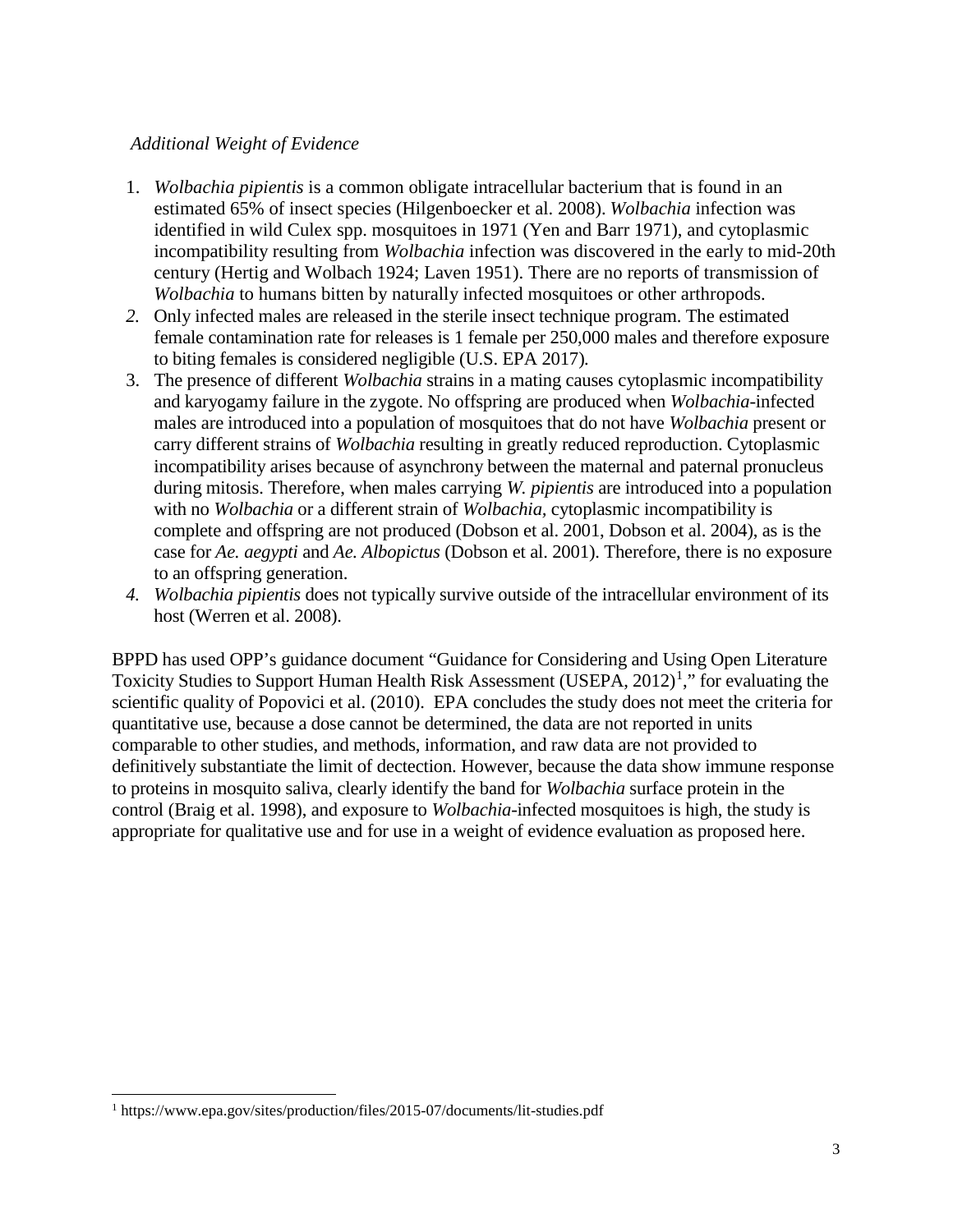### **SCIENCE REVIEW**

**Study objective:** The objective of the study was to determine if humans bitten by *Wolbachia*-infected *Ae. aegypti* develop an immune response specific to *Wolbachia.*

# **Methods:**

**Identification of the test system and experimental design:** To provide a blood meal for mosquito colonies, over a six-week period 17 human volunteers (blood-feeder group (BF)) placed their arm for 15 minutes into a cage containing 150 *Ae. aegypti* mosquitoes infected with *Wolbachia pipientis*. Each volunteer fed between 2 and 4 cages of mosquitoes twice per week totaling 600 - 1200 mosquitoes per week for six weeks. Over the six-week period, subjects received an estimated 3600 – 7200 mosquito bites per person in the BF group. The non-bloodfeeder (NBF) control group consisted of 5 human volunteers who never blood-fed any mosquito lab colony. After sustained feeding by the BF group, blood serum from human volunteers in the BF and NBF groups was collected to test for immunoreactivity to *Wolbachia* or mosquito proteins. Under standard aseptic procedures, a maximum of 10 ml of blood was drawn from BF and NBF groups by a trained phlebotomist at the University of Queensland Health Service. Blood was stored in the laboratory.

**Western Blots:** To detect the immunological antibody response to *Wolbachia* and *Ae. aegypti* antigens, Western blots were conducted using blood serum from NBFs ( $n = 2$ ) and BFs ( $n = 7$ ). First, *Wolbachia* extracts from *Ae. aegypti* cells were loaded and run through SDS-PAGE gels (12%). Once blotted, the membranes were incubated with either a rabbit anti-*Wolbachia* surface protein (WSP) antibody or with serum from individuals in the NBF and BF groups. As a control, *Ae. aegypti* thorax extracts were incubated with a mouse anti-mosquito saliva antibody or blood serum from NBF and BF groups to determine if the human volunteers were immunologically responding to mosquito bites.

**Enzyme-linked Immunosorbent Assays:** ELISAs were conducted to detect and measure immunoglobin G (IgG) antibodies specific to *Wolbachia* antigens in the NBF ( $n = 5$ ) and BF ( $n =$ 17) groups in response to *Ae. aegypti* salivary glands not infected with *Wolbachia, Wolbachia*  extracts purified from *Ae. aegypti* cells, and *Wolbachia* extracts purified from *Drosophila* adult flies, the original source of the *Wolbachia pipientis* introduced into *Ae.aegypti*. *Wolbachia* antigens were purified from infected insects as follows. Cells from confluent monolayers of *Ae. aegypti* harboring *Wolbachia* were removed and centrifuged (1000 x g) to remove culture medium. The cellular pellet was washed in SPG buffer, resuspended, and the supernatant removed two more times. The pellet was resuspended and subjected to sonication to disrupt the insect cells. This suspension was centrifuged and filtered at 5  $\mu$ m. The filtrate was centrifuged (12,000 x g), the supernatant was removed, and the pellets were buffered with SPG and centrifuged (300 x g) to remove any remaining cellular debris. The supernatant containing cells with *Wolbachia* was removed, transferred to a clean tube, and stored on ice until use for assays (<3 hrs; McMeniman et al., 2008). Each well of the ELISA plate was coated with antigens (either *Wolbachia* extract purified from 3 x 104 *Ae. aegypti* cells, or *Wolbachia* extract from one *Drosophila* fly harboring *Wolbachia*). Serum from a single BF or NBF individual was added and incubated overnight.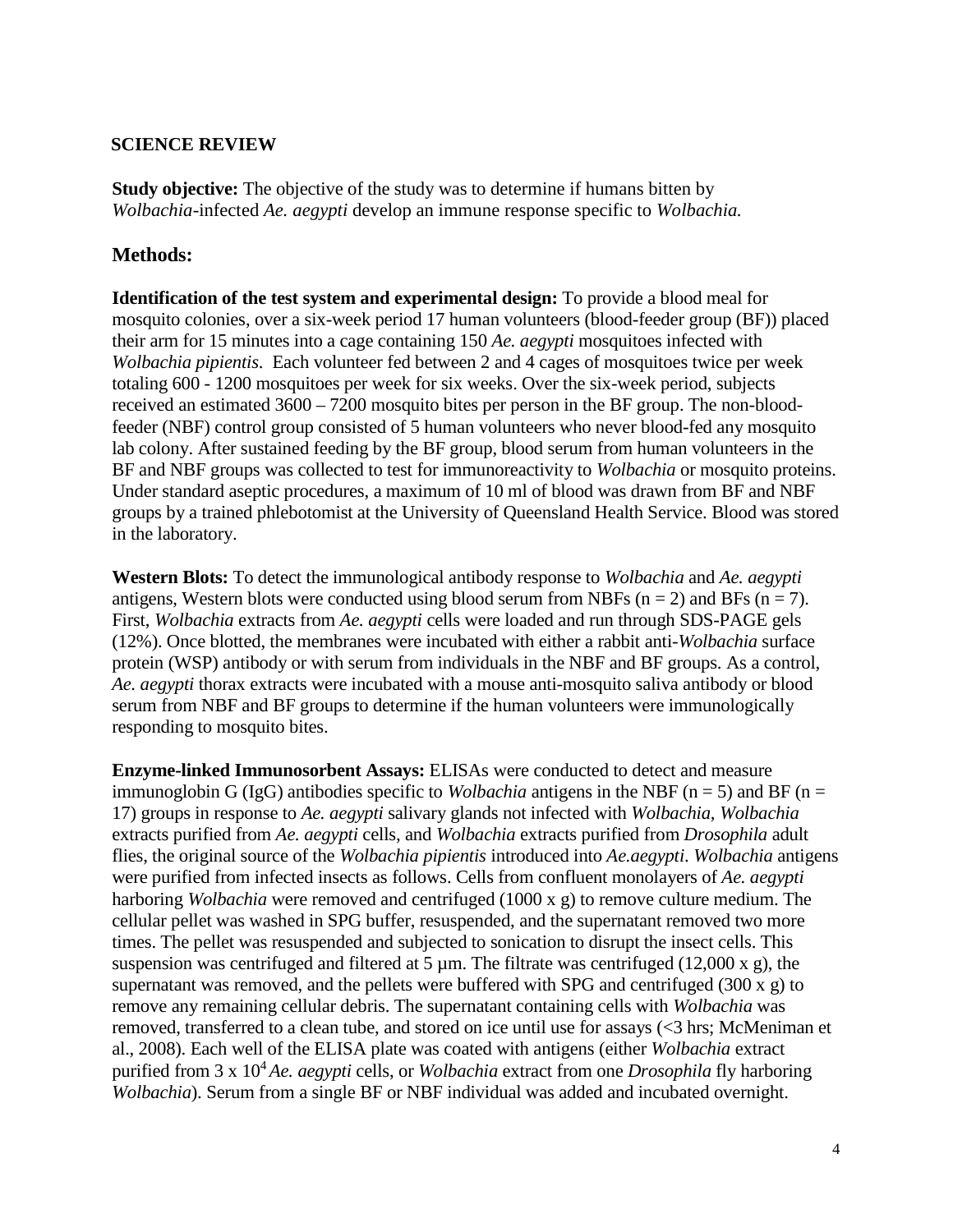Bound human IgG was detected using a goat anti-human IgG antibody. IgG levels specific to *Wolbachia* were expressed as the difference in optical density between the background optical density of the salivary gland without *Wolbachia* and the optical density for each purified *Wolbachia* sample. Controls consisted of ELISA plates coated with 1/10<sup>th</sup> of the extract from a single salivary gland from *Ae. aegypti* which were not infected with *Wolbachia* and incubated with human serum to detect a response to mosquitoes.

The non-parametric Mann Whitney test was used to determine differences in optical density of ELISA plates containing blood sera from the BF and NBF groups exposed to *Ae. aegypti* salivary glands, *Wolbachia* from *Ae. aegypti* cells, and *Wolbachia* from *Drosophila* adults.

# **Results and analyses:**

**Western Blots:** The Western blot with *Wolbachia* extracts from *Ae. aegypti* cells incubated with serum from NBF and BF groups did not produce any bands for either group (Fig. 1A). The rabbit anti-WSP lane did have one band at 26 kDa (Fig. 1A; correct size for Wolbachia WSP, Braig et al. 1998)) suggesting NBF and BF groups did not react with WSP antigen and *Wolbachia* or WSP is not transferred through mosquito bites. In the control group where thorax extracts of *Ae. aegypti* not infected with *Wolbachia* were incubated with sera from the BF and NBF groups, one NBF sample showed no bands, and most BF lanes had bands at both 46 kDa and 37 kDa although some lanes only had one of those bands, which correspond to *Ae. aegypti* saliva proteins which are known to produce an immune response in humans (Fig 1B).

> Antigen: Wolbachia extract A NBF1 NBF<sub>2</sub> Wsp BF1 BF<sub>6</sub> BF<sub>8</sub> BF7 BF9 **BF12** M BF<sub>5</sub> 46 kDa Antigen: Mosquito thorax B NBF1 BF1 BF5 Mouse M M BF6 BF7 BF9 **BF12** 46 kDa

Figure 1. Western blot results from Popovici et al., 2010.

Fig. 1: Western blot analysis to detect any potential anti-Wolbachia antibody in human sera. Wolbachia (A) or mosquito thorax extracts (B) were run in a 12% SDS-PAGE and incubated with either human sera or anti-WSP (Wolbachia surface protein) antibody (A) or with human sera or mouse anti-mosquito saliva serum (B). Non blood-feeder (NBF)1 and NBF2 are sera from NBF volunteers. Blood-feeder (BF)1, BF5, BF6, BF7, BF8, BF9, BF12 are sera from BF volunteers. M: Kaleidoscope prestained standards (Bio-Rad).

37 kDa

**Enzyme-linked Immunosorbent Assays:** The ELISA analysis showed a difference (p=0.0129) in optical density in the BF group compared to the NBF group for the *Ae. aegypti* salivary glands not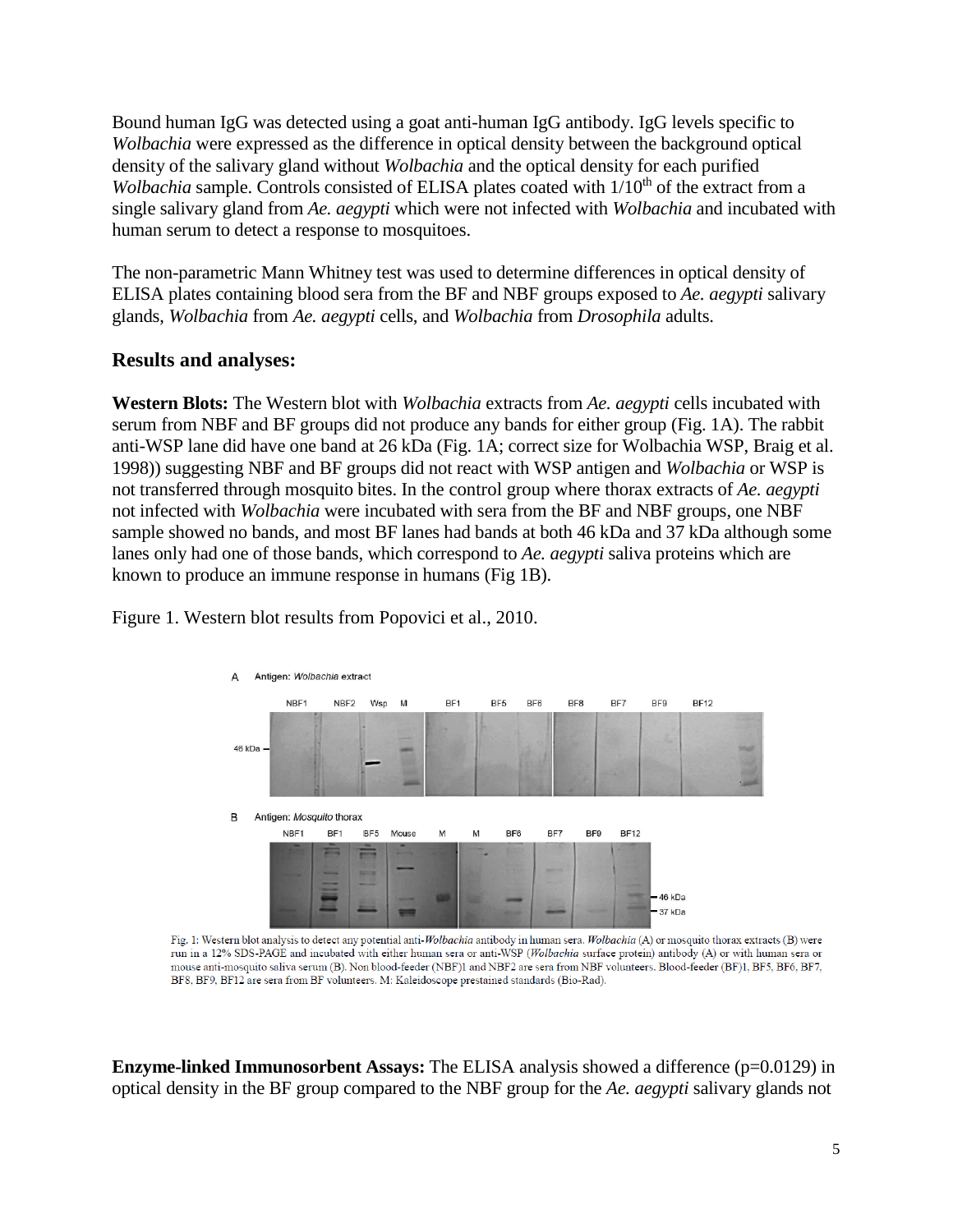infected with *Wolbachia* (Fig 2). The change in optical density indicates the different level of IgG antibodies in the sera from the NBF and BF groups. As expected, plates with blood sera from the BF group reacted to *Ae. aegypti* salivary glands had higher IgG levels than plates with blood sera from the NBF group because the BF group continually blood-fed mosquitoes and the NBF group did not blood-feed mosquitoes during the study. Low level reaction in the NBF group as seen in Fig. 2 is expected, because the NBF subjects were likely bitten by *Ae. Aegypti* mosquitoes during their lifetime. These results suggest humans develop antibodies against mosquito antigens after being bitten by mosquitoes. Optical density was similar for sera from BFs and NBFs incubated with *Wolbachia* extracts from *Ae. aegypti* cells or *Drosophila* suggesting IgG antibodies are not being produced against *Wolbachia* antigens. The similarity in optical density between NBF and BF groups on plates where blood sera were exposed to extracts of insects harboring *Wolbachia* suggest *Wolbachia* and *Wolbachia* antigens are not being transferred to the humans who are repeatedly bitten by *Ae. aegypti*.

Figure 2. ELISA analysis from Popovici et al., 2010.



Fig. 2: ELISA analysis to detect IgG antibody levels specific to Aedes aegypti salivary glands or to Wolbachia antigens in human sera. Individuals difference of optical density (AOD) values are shown for blood-feeders (BF) and for non-blood-feeders (NBF) and bars indicate the median value. Results are presented according to antigens: Wolbachia-uninfected Ae. aegypti salivary gland extracts (A), Wolbachia extracts purified from Ae. aegypti cell culture (B) and Wolbachia extracts purified from Drosophila flies (C). NS: non significant. Asterisk means statistical differences between groups (non parametric Mann Whitney test).

**Uncertainties:** Numerous methods were omitted that are necessary for evaluating the Western blots and ELISAs. Information was not provided regarding the amount of sample run in both analyses, the limits of detection, WSP antibody reactions, or the staining methods. Furthermore, in the Western blot (Fig. 1), three molecular ladders were pre-stained and are visible, however the fourth molecular ladder does not show any bands. This may have occurred because there was not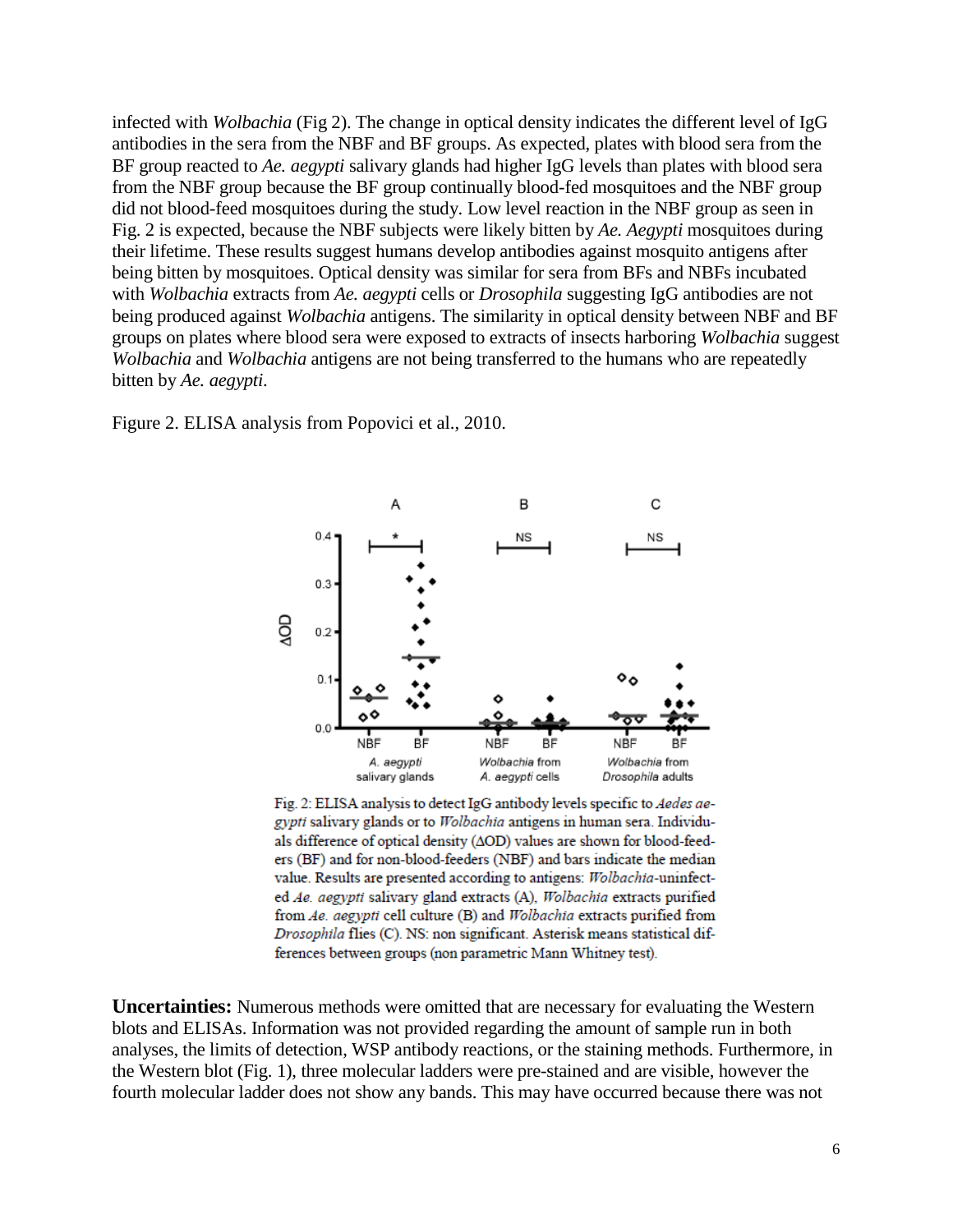enough of the molecular ladder available for the final gel. Also, for the Western blots we cannot determine whether a single specific antibody was reacted with the blotted gels multiple times or if multiple gel membranes were each reacted with a specific antibody. Moreover, the second molecular ladder was not labeled. The *Wolbachia* surface protein WSP band in the Western blot (Fig. 1A Antigen *Wolbachia* extract), is much darker than any of the other bands and has a white halo around the band. The reasons for this band being so much darker than other bands are unclear, but may be due to a punctured gel or too much protein. Also, ELISA plates were not provided, only the summarized data with statistics in Fig. 2. are available. In addition, raw data and methods addressing the noted deficiencies are unavailable, EPA requested the raw data and additional details relating to methods but the corresponding author was unable to provide any raw data or methods (Appendix 1).

**Conclusions:** Uncertainties were noted in the Western Blots and ELISA. However, despite these uncertainties, the results provide evidence that humans who regularly blood-feed *Ae. aegypti* mosquitoes do not develop an immune response to antigens present in *Wolbachia* extracts. The lack of reactivity also suggests *Wolbachia* and *Wolbachia* antigens are unlikely to be transferred to humans when they are bitten by an *Ae. aegypti* mosquito infected with *Wolbachia.* This study can be used in a weight of evidence when considered with the additional evidence presented above to indicate that humans are not exposed to the *Wolbachia* microbial pesticide through the release of *Wolbachia*-infected *Aedes* spp. mosquitoes as part of a sterile male insect release program.

# **References:**

Braig, H.K., Weiguo, Z., Dobson, S.L., and S. L. O'Neill. 1998. Cloning and characterization of a gene encoding the major surface protein of the bacterial endosymbiont *Wolbachia pipeintis*. Jorunal of Bacteriology. 180: 2373-2378.

Dobson, S., W. Rattanadechakul and E. Marsland. 2004. Fitness advantage and cytoplasmic incompatibility in Wolbachia single-and superinfected *Aedes albopictus*. Heredity. 93: 135-142.

Dobson, S.L., E.J. Marsland and W. Rattanadechakul. 2001. Wolbachia-induced cytoplasmic incompatibility in single-and superinfected *Aedes albopictus* (Diptera: Culicidae). Journal of Medical Entomology. 38: 382-387.

Hertig, M. and S.B. Wolbach. 1924. Studies on rickettsia-like micro-organisms in insects. The Journal of Medical Research. 44: 329.

Hilgenboecker, K., P. Hammerstein, P. Schlattmann, A. Telschow and J.H. Werren. 2008. How many species are infected with *Wolbachia*?–a statistical analysis of current data. FEMS Microbiology Letters. 281: 215-220.

Janzen, H. and K. Wright. 1971. The salivary glands of *Aedes aegypti* (L.): an electron microscope study. Canadian Journal of Zoology. 49: 1343-1345.

Laven, H. 1951. Crossing experiments with *Culex* strains. Evolution. Vol. 5: 370-375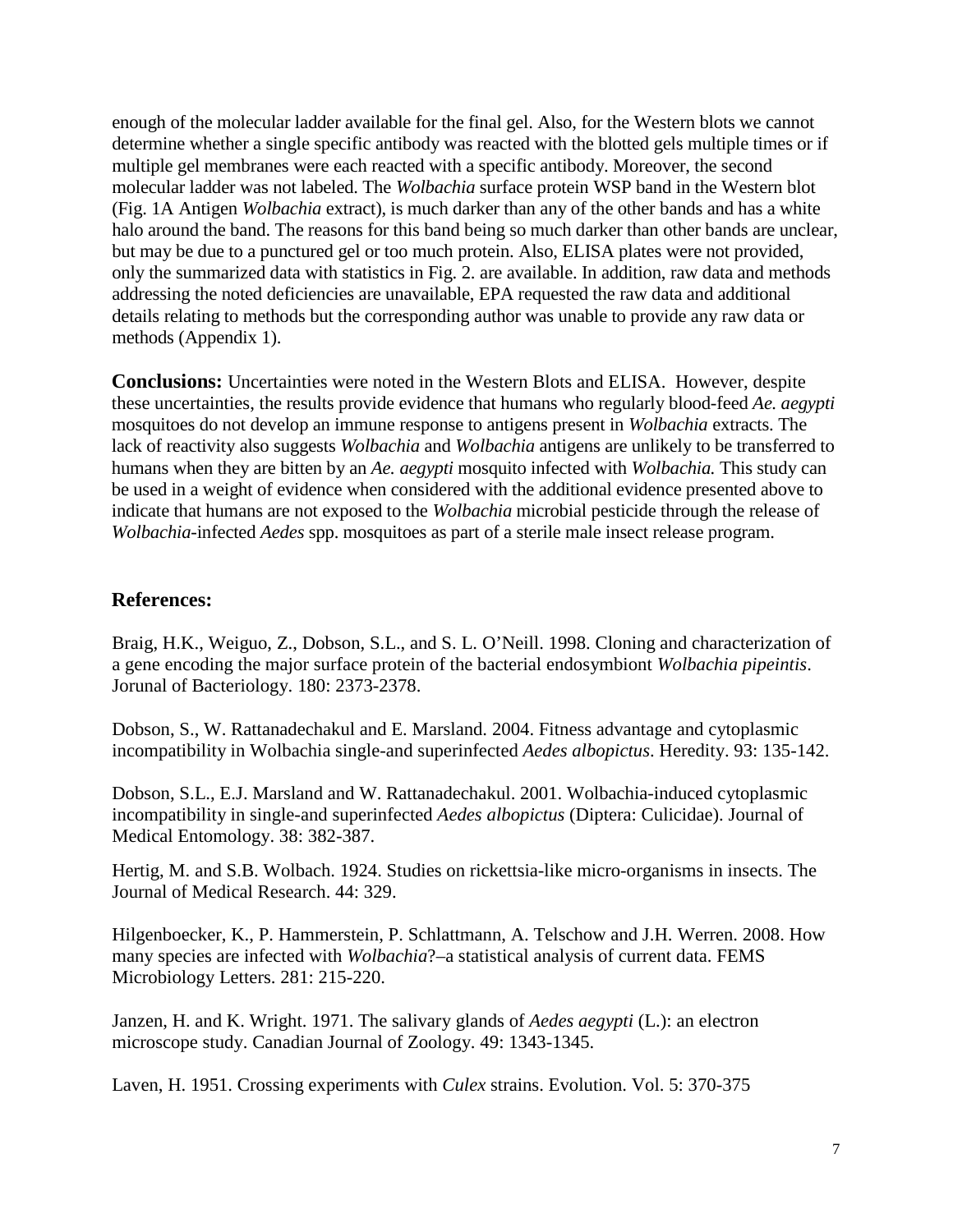McMeniman, C.J., A.M. Lane, A.W. Fong, D.A. Voronin, I. Iturbe-Ormaetxe, R. Yamada, et al. 2008. Host adaptation of a *Wolbachia* strain after long-term serial passage in mosquito cell lines. Applied and Environmental Microbiology. 74: 6963-6969.

Min, K., and S. Benzer. 1997. *Wolbachia*, normally a symbiont of *Drosophila*, can be virulent, causing degeneration and early death. Proceedings of the National Academy of Sciences USA. 94: 10792-10796.

U.S. EPA. 2017. Human Health Assessment, Review of the Mosquitomate Inc., Updated Manufacturing Process, ZAP strain Origin Validation, and Sex Separation data for the Section 3 Registration of the ZAP strain *Wolbachia pipientis* in *Aedes albopictus*.

Werren, J.H., L. Baldo and M.E. Clark. 2008. *Wolbachia*: master manipulators of invertebrate biology. Nature Reviews Microbiology. 6: 741-751.

Yen, J.H. and A.R. Barr. 1971. New hypothesis of the cause of cytoplasmic incompatibility in *Culex pipiens* L. Nature. 232: 657.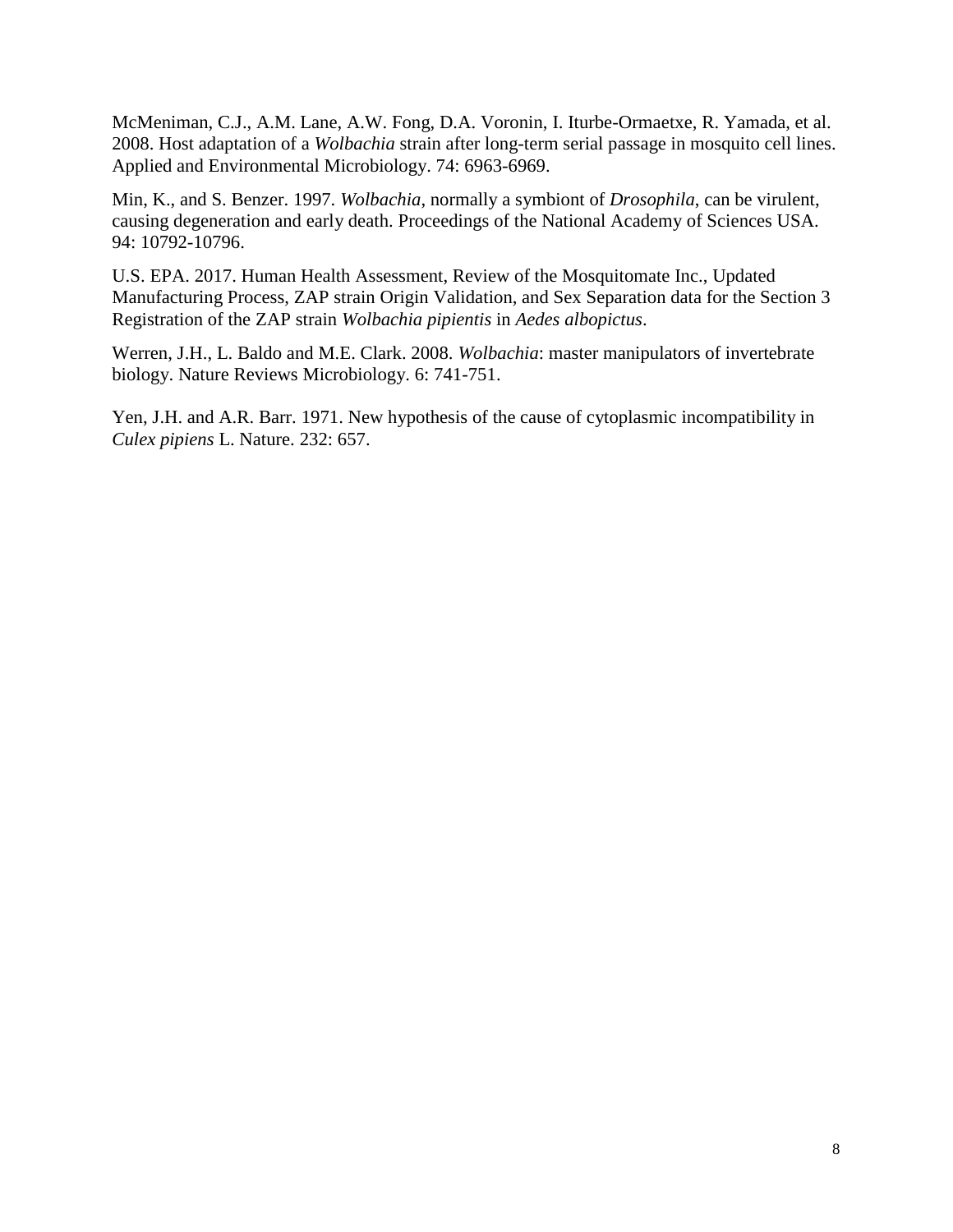**Appendix 1.** Email correspondence between EPA and corresponding author with regard to obtaining raw data and additional methods.

# **Request 1: Raw Data**

**From:** Scott O'Neill [\[mailto:scott.oneill@worldmosquito.org\]](mailto:scott.oneill@worldmosquito.org) **Sent:** Sunday, February 04, 2018 5:33 PM **To:** Striegel, Wiebke [<Striegel.Wiebke@epa.gov>](mailto:Striegel.Wiebke@epa.gov) **Subject:** Re: U.S. EPA Inquiry about "Assessing key safety concerns of a Wolbachia-based strategy"

Hi Wiebke,

I have made some enquiries about the raw data used in this paper. This work was done nearly a decade ago and the people involved have long since left my lab. I have enquired with them if they have the original raw data and the answer was that it was lost with a stolen computer. So we are not able to assist further with your enquiry.

Sorry I cant be of more help. Scott

# **Prof. Scott O'Neill**

Director, World Mosquito Program Director, Institute of Vector-Borne Disease



**E** [scott.oneill@worldmosquito.org](mailto:scott.oneill@worldmosquito.org)  $\mathbf{T}$  [+61 399 055 556](tel:61399055556) **A** [Monash University | 12 Innovation Walk | Clayton VIC 3800 Australia](https://goo.gl/maps/wrcwo3Cycqm)



**[www.worldmosquitoprogram.org](http://www.worldmosquitoprogram.org/)**

Join the conversation:

On 2 February 2018 at 00:25, Striegel, Wiebke [<Striegel.Wiebke@epa.gov>](mailto:Striegel.Wiebke@epa.gov) wrote: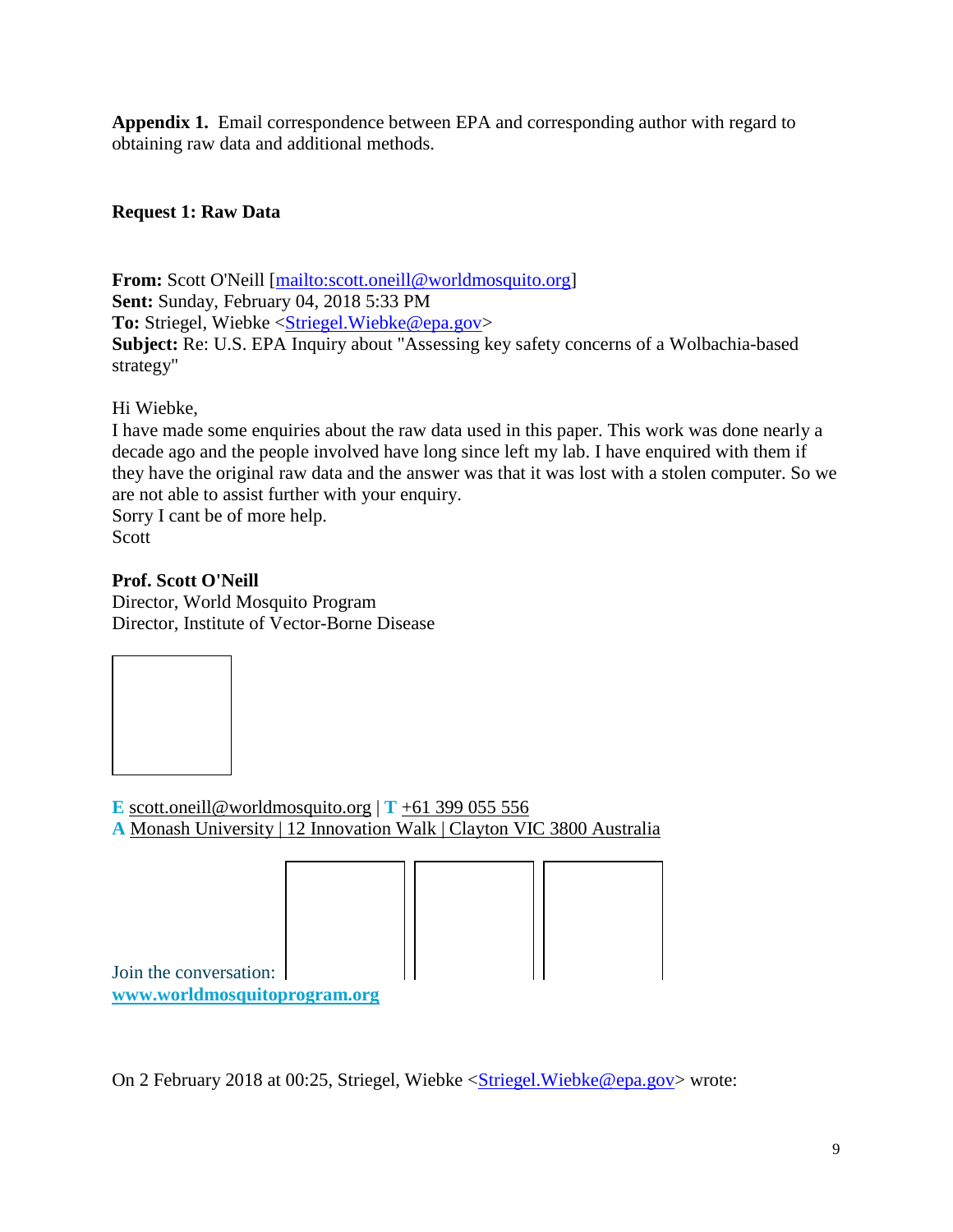Dear Dr. O'Neill,

I would like to follow up on my November 16, 2017 email to Scott.O['Neill@monash.edu](mailto:Neill@monash.edu) requesting the permission to use the raw data in the Popovici *et al*., 2010 publication "Assessing key safety concerns of a *Wolbachia*-based strategy to control dengue transmission by *Aedes* mosquitoes" as published in Memorias Instituto Oswaldo Cruz Vol. 105(8), 957-964.

As described in the email correspondence below, we are requesting the raw data from the article listed above. The initial assessment of the article, and the raw data (if you agree to provide it) would be conducted by EPA scientists. We would then present the results of our internal review to an advisory committee, the Human Studies Review Board (HSRB), which consists of subject matter experts in bioethics, human exposure assessment, and statistics, from the public, universities, and other U.S. Federal Government agencies. The HSRB meets a few times a year and all meetings are public. While not all of your data may be initially presented to the public as part of the review by EPA and HSRB, if your data are requested by a third party under the Freedom of Information Act (FOIA), at the time of the request, EPA will determine whether or not the information must be released publicly. The link below sends you to EPA's HSRB website, which provides current schedules, final reports, and background information. We hope that this will convey a more tangible sense of the process and the types of reviews the Board conducts.

<https://www.epa.gov/osa/meetings-human-studies-review-board>

Your article came to EPA's attention as part of an application to use *Wolbachia*-infected male mosquitoes for population suppression. Last year, EPA registered the ZAP Males®, which are male *Aedes albopictus* mosquitoes infected with the *Wolbachia* wPip (ZAP) strain.

You can find more information on the ZAP Males and EPA's risk assessment by following this link to [www.regulations.gov:](http://www.regulations.gov/)

<https://www.regulations.gov/docket?D=EPA-HQ-OPP-2016-0205>

If possible, please respond by February 15, regardless of whether you can provide the raw data. Thank you in advance for any assistance you can provide. I am available for any questions you may have regarding this request and look forward to hearing back from you soon.

With kind regards,

Wiebke

# **Request 2. Scientific Methods.**

**From:** Scott O"Neill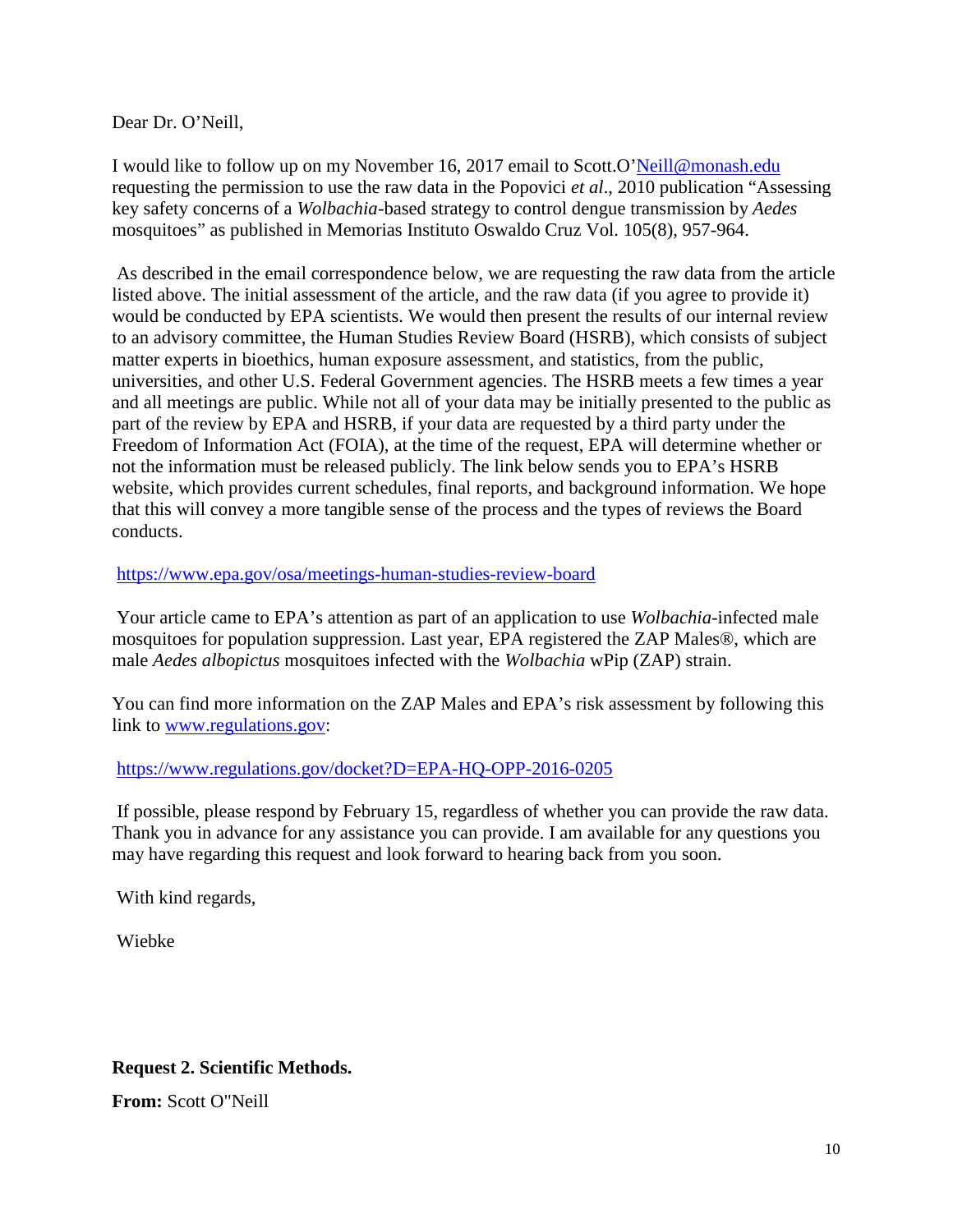**To:** Arling, Michelle

**Cc:** Bohnenblust, Eric; Djurickovic, Milutin; Scott.O"Neill@monash.edu; Striegel, Wiebke; scott.oneill@eliminatedengue.com

**Subject:** Re: Request for information about "Assessing key safety concerns of a Wolbachiabased strategy" **Date:** Tuesday, March 13, 2018 5:45:09 PM

I'm currently on leave returning to work next week - I will attend to your request when I am back.

Scott

On Wed, 14 Mar 2018 at 6:04 am, Arling, Michelle <Arling.Michelle@epa.gov> wrote: Hi Dr. O'Neill,

We corresponded last summer about your research summarized in the article "Assessing key safety concerns of a *Wolbachia*-based strategy." I wrote with a request for some additional information last month. I'm hoping that you will be able to provide responses to the questions in my email below. Even if you cannot respond to all of the questions, we would appreciate any information you can provide.

If you are unable to respond to the questions, do you mind sending a quick email to that effect? Again, thank you so much for your time and attention to EPA's requests about your work on this research.

Regards,

Michelle

Michelle Arling Human Research Ethics Review Officer Office of Pesticide Programs (S-4248) 1200 Pennsylvania Avenue NW MC 7501P Washington DC 20460 703-308-5891 arling.michelle@epa.gov

**From:** Arling, Michelle **Sent:** Tuesday, February 27, 2018 7:08 AM **To:** 'scott.oneill@eliminatedengue.com' <scott.oneill@eliminatedengue.com>; 'Scott.O'Neill@monash.edu' <Scott.O'Neill@monash.edu> **Cc:** Bohnenblust, Eric < Bohnenblust. Eric@epa.gov>; Striegel, Wiebke <Striegel.Wiebke@epa.gov>; Djurickovic, Milutin <Djurickovic.Milutin@epa.gov> **Subject:** RE: U.S. EPA Inquiry about "Assessing key safety concerns of a Wolbachia-based strategy"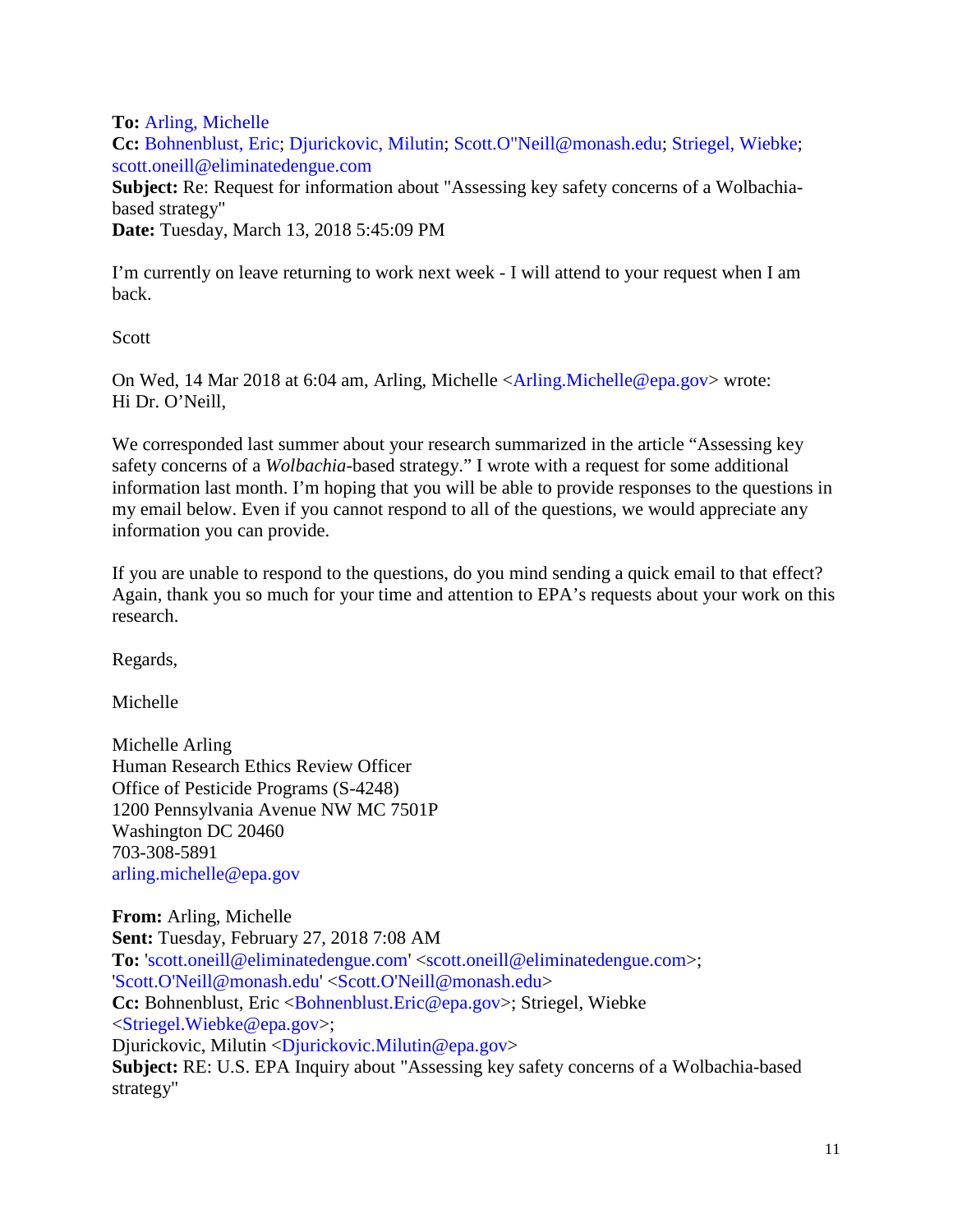Hello Dr. O'Neill,

Thanks for your assistance in getting the protocol and amendment approval from the University of Queensland HREC last year. I have a few follow-up ethics-related questions, and am forwarding an inquiry from my colleagues about methods (see below). As discussed in an earlier email, EPA is obligated to seek out ethics-related information and to present to an independent advisory group (Human Studies Review Board) our reviews of research with human subjects submitted to EPA. The meeting of the Human Studies Review Board is scheduled for April 24- 26, 2018, and our reviews are due to the committee by March 16. I would be happy to share more information about the meeting (virtual meeting, open to the public) as well as EPA's reviews of the article if you are interested.

After reviewing the article and the materials forwarded by the University of Queensland ethics committee (attached for your convenience), I have a few more questions and would appreciate your assistance in answering them as much as possible so I can complete my review. I understand that records of the study may not be available – even your recollection of the study conduct would be helpful! Please let me know if it would be easier to have a conversation rather than reply by email – I appreciate that you are busy and travel a lot.

# **Ethics questions**

1. In the amendment approved on 24-3-2011, the request was to transfer oversight of the research to the HREC at Monash University.

a. How long did the research proceed at the 2nd site?

b. Was blood collected from subjects at the 2nd site tested for the presence of Wolbachia antibodies?

c. If human subject blood samples were collected at the 2nd site and tested as part of the research reported in the published article, would it be possible for me to request the materials reviewed and approved by the Monash University HREC?

(https://www.monash.edu/researchoffice/contact; Executive Officer Human Ethics - Dr. Souheir Houssami; muhrec@monash.edu)

2. The Application Form (received date: 27 Sept 2007) notes that subjects were recruited from personnel working in Dr. O'Neill's lab. "personnel working at the O'Neill laboratory will be asked for voluntary unpaid participation in blood feeding *Aedes aegypti* mosquitoes." p. 3. a. How were subjects recruited? (E.g., Flyers, email, personal contact)

b. If possible, can you share the materials used in the recruitment process?

c. What steps were taken to ensure that no potential subject felt pressured to participate? The Application Form (received date: 27 Sept 2007) notes that "right to refuse will not be considered detrimental to their research or work status in the group. Any volunteer will be able to refuse at any time once the experiment is underway and no explanation will be required for their decision." p. 4

d. Did any subjects refuse to participate after going through the consent process or withdraw during their participation?

3. What were the circumstances and methods by which informed consent was obtained from the test subjects? E.g., in person, one on one meeting?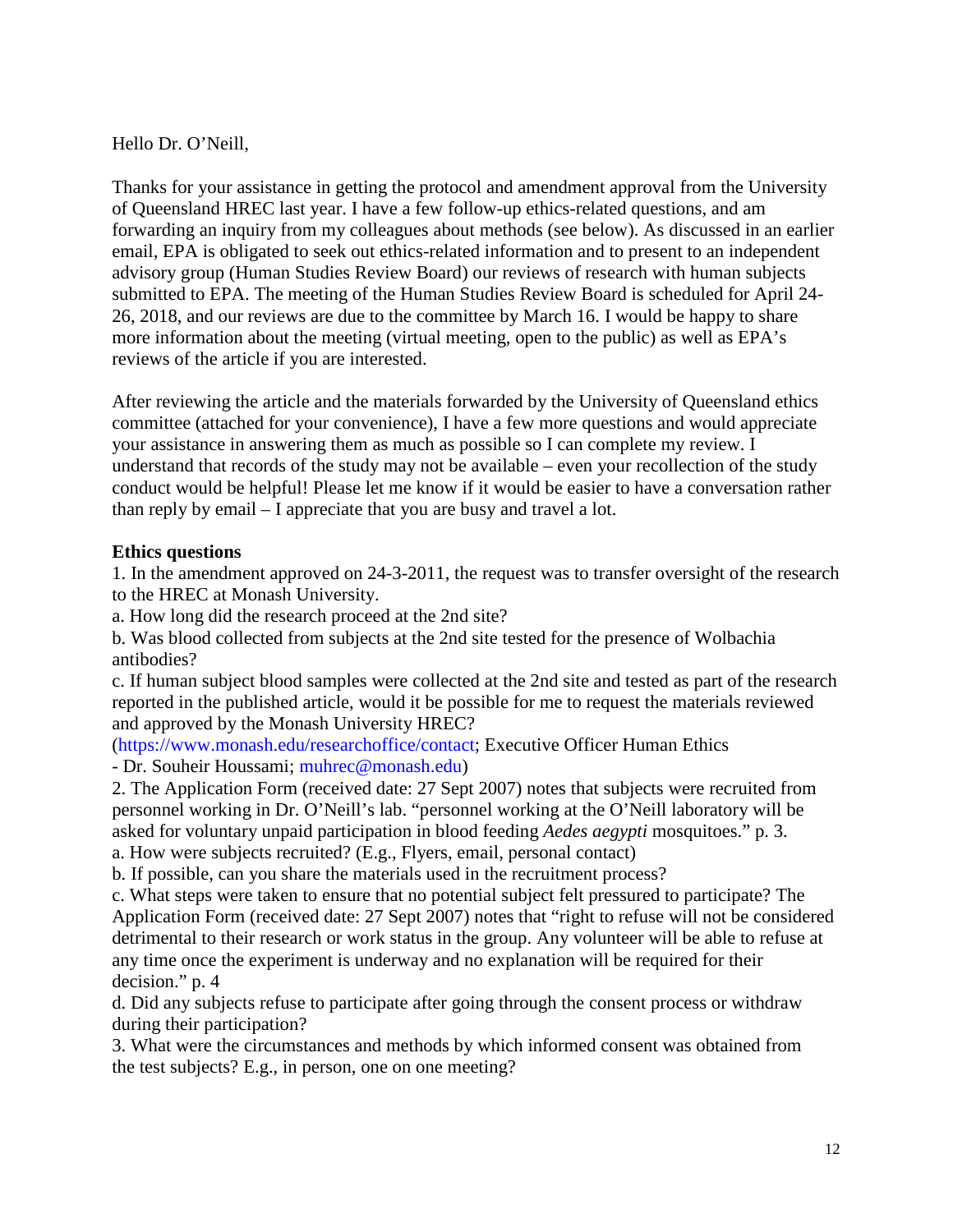a. The consent form included at the end of the Amendment Form (received date: 10 June 2009) notes that "Further information can be read in our Human Ethics documents if necessary." What are the Human Ethics documents, and is it possible to get a copy?

4. What were the inclusion and exclusion criteria for participants?

5. The article notes that sera from 17 bloodfeeders was tested. (p. 960) Were these all of the people enrolled as feeders from the initiation of the research, or only those who consented after the protocol was amended to draw blood?

6. Can you please confirm that no person under 20 years old was enrolled? The Application Form (received date: 27 Sept 2007) notes that "only people >20 years old will be able to volunteer for the bloodfeeding." p. 5

7. Were any female subjects enrolled in the study?

a. If so, how many?

b. Were female subjects tested for pregnancy before participation? If so, please explain.

c. Were any women known to be pregnant or nursing/lactating included as subjects?

8. Were there stopping rules for the study? If so, please explain.

9. Did any of the subjects require medical treatment as a result of their participation in the study?

a. If so, please explain.

10. Can you explain the steps taken during the study to reduce risks to participating subjects? E.g., did you provide over the counter topical ointments to relieve itchiness/irritation associated with mosquito bites?

11. What steps did you take to protect the identity of the subjects in the raw data and study?

12. What was the approximate length of a subject's participation in the study? The materials provided by UQ note that subjects were requested to feed the mosquitoes twice per week, for about 15 minutes per session. In addition, it noted that the approximate lifespan of mosquitoes being fed was about 6 weeks (30 minutes/week \* 6 weeks = 3 hours per cage of mosquitoes fed). Did subjects participate for only one lifecycle of mosquitoes?

13. How were the control subjects recruited/enrolled into the study?

14. Did subjects receive any non-monetary compensation for their participation in the study?

# **Science questions**

The article discusses generally the methods used to test the sera samples. Would it be possible for you to share the detailed methods or protocol for Western blot, ELISA (i.e., amount of sample tested , staining methods, limits of detection, and dose response), and the ELISA plates to supplement Fig. 2. in the article?

I appreciate any additional information you can provide. Please let me know if you need any other information related to this request.

Michelle

Michelle Arling Human Research Ethics Review Officer Office of Pesticide Programs (S-4248) 1200 Pennsylvania Avenue NW MC 7501P Washington DC 20460